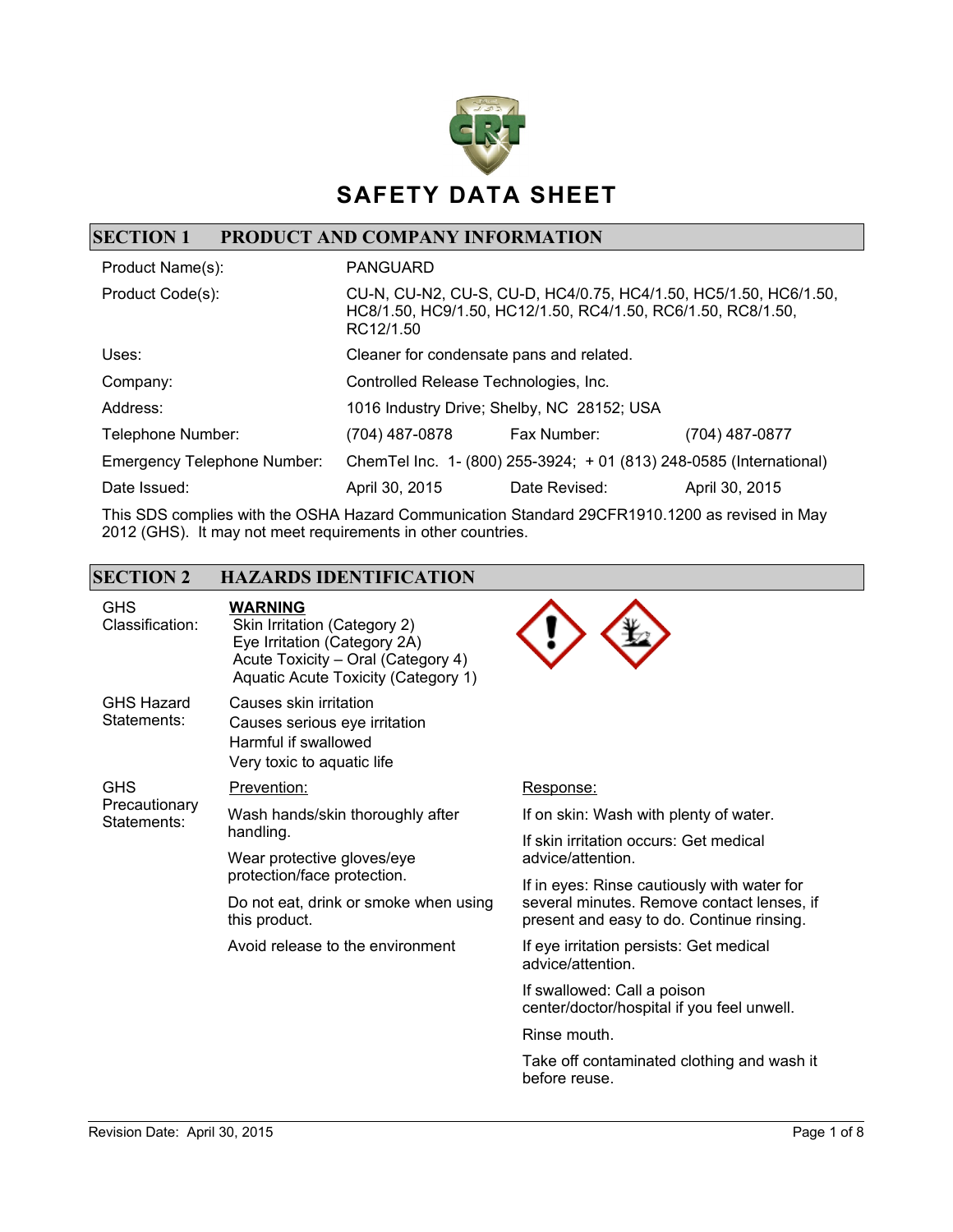#### **SECTION 2 HAZARDS IDENTIFICATION**

Collect spillage. Storage: None. Disposal: Dispose of contents/container in accordance with local/regional/national/international regulations.

**GHS** Assessment: Approximately 57% of this mixture consists of ingredient(s) of unknown acute toxicity. Approximately 57% of the mixture consists of ingredient(s) of unknown hazards to the

#### **SECTION 3 COMPOSITION / INGREDIENTS**

aquatic environment.

| <b>Component</b>                | <b>CAS Number</b> | <b>EC Number</b> | <b>Concentration</b> |
|---------------------------------|-------------------|------------------|----------------------|
| <b>IPolymer</b>                 | Proprietary       | ---              | 45 - 60%             |
| Quaternary ammonium compound(s) | Proprietary       | ---              | $35 - 50\%$          |

Trade Secret Claims: Specific chemical identity and/or exact percentage (concentration) of components has been withheld as a trade secret.

#### **SECTION 4 FIRST AID MEASURES**

| First Aid - Eyes:               | In case of contact, immediately flush eyes with plenty of water for at least 15<br>minutes. Get medical attention, if irritation develops.                                                                                                                                                                                                                                                                       |
|---------------------------------|------------------------------------------------------------------------------------------------------------------------------------------------------------------------------------------------------------------------------------------------------------------------------------------------------------------------------------------------------------------------------------------------------------------|
| First Aid - Skin:               | In case of contact, immediately flush skin with plenty of water for at least 15<br>minutes while removing contaminated clothing and shoes. Get medical attention<br>immediately if irritation or rash develops and/or persists. Wash contaminated<br>clothing before reuse.                                                                                                                                      |
| First Aid - Ingestion:          | If swallowed and feel unwell, call a physician or poison control center. DO NOT<br>induce vomiting unless directed to do so by a physician or poison control center. If<br>victim is fully conscious, give a cupful of water. Never give anything by mouth to<br>an unconscious person.                                                                                                                          |
| First Aid - Inhalation:         | If respiratory symptoms or other symptoms of exposure develop, move victim away<br>from source of exposure and into fresh air. If symptoms persist, seek immediate<br>medical attention. If victim is not breathing, clear airway and immediately begin<br>artificial respiration. If breathing difficulties develop, oxygen should be<br>administered by qualified personnel. Seek immediate medical attention. |
| Effects - Acute and<br>Delayed: | Important Symptoms / Tissue redness/irritation, nausea.                                                                                                                                                                                                                                                                                                                                                          |
| Advice to Physician:            | Treat symptomatically.                                                                                                                                                                                                                                                                                                                                                                                           |

#### **SECTION 5 FIRE FIGHTING MEASURES**

| <b>Extinguishing Media:</b>                               | Treat surrounding material. Water spray, dry chemical, carbon dioxide, or<br>foam is recommended. Carbon dioxide can displace oxygen. Use caution<br>when applying carbon dioxide in confined spaces. |
|-----------------------------------------------------------|-------------------------------------------------------------------------------------------------------------------------------------------------------------------------------------------------------|
| Specific Hazards:                                         | This product is not flammable. This product may give rise to hazardous<br>vapors in a fire. Vapors/fumes may be irritating, corrosive and/or toxic.                                                   |
| Protective equipment and<br>procedures for fire-fighters: | Wear full protective clothing and self-contained breathing apparatus.                                                                                                                                 |
| <b>Additional Advice:</b>                                 | None.                                                                                                                                                                                                 |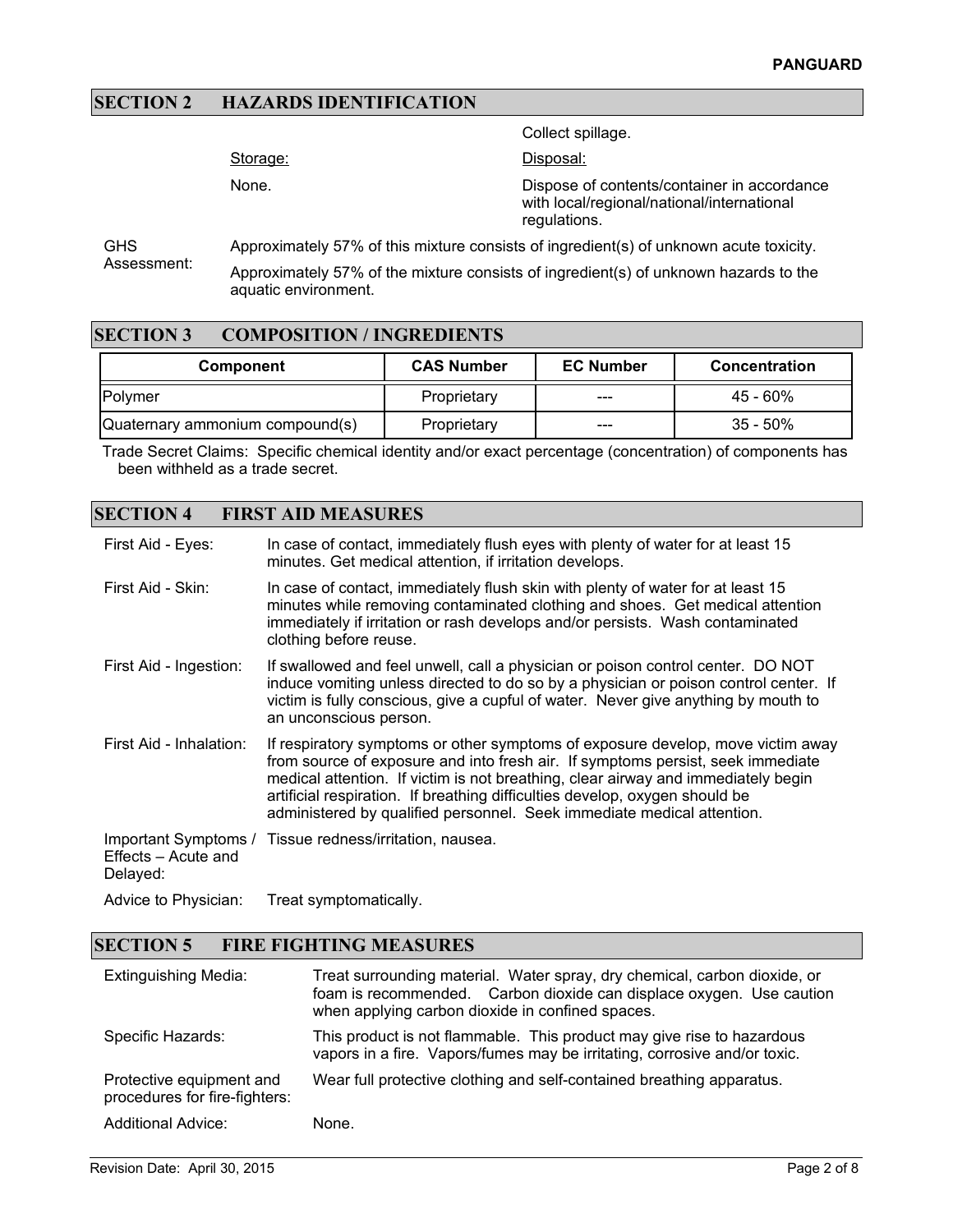## **SECTION 6 ACCIDENTAL RELEASE MEASURES**

| <b>Spill Procedures:</b>          | Sweep up spilled material and transfer into suitable containers for recovery<br>or disposal. Finally flush area with water.                                                                                            |
|-----------------------------------|------------------------------------------------------------------------------------------------------------------------------------------------------------------------------------------------------------------------|
| <b>Personal Precautions:</b>      | Wear suitable protective clothing.                                                                                                                                                                                     |
| <b>Environmental Precautions:</b> | Prevent the material from entering drains or water courses. Do not<br>discharge directly to a water source. Advise Authorities if spillage has<br>entered watercourse or sewer or has contaminated soil or vegetation. |

# **SECTION 7 HANDLING AND STORAGE**

| Handling:                 | Wear appropriate personal protection (See Section 8) when handling this material.<br>The work area must be equipped with a safety shower and eye wash station. If<br>exposed to the solid, avoid contact with skin and eyes. Wash thoroughly after<br>handling. |
|---------------------------|-----------------------------------------------------------------------------------------------------------------------------------------------------------------------------------------------------------------------------------------------------------------|
| Storage:                  | Keep container(s) tightly closed. Use and store this material at temperatures<br>between 15.5°C and 26.7°C (60-80°F) away from heat, direct sunlight and hot metal<br>surfaces. Keep away from any incompatible materials (see Section 10).                     |
| <b>Additional Advice:</b> | Store in original container. Store as directed by the manufacturer.                                                                                                                                                                                             |

## **SECTION 8 EXPOSURE CONTROLS AND PERSONAL PROTECTION**

| Occupational Exposure<br>Standards:     | Exposure limits are listed below, if they exist.                                                                                                                                                                              |
|-----------------------------------------|-------------------------------------------------------------------------------------------------------------------------------------------------------------------------------------------------------------------------------|
| Polymer:                                | (as Particulates not otherwise regulated)<br>OSHA PEL: 15 mg/m3 TWA (total).<br>OSHA PEL: 5 mg/m3 TWA (respirable fraction).                                                                                                  |
| Quaternary ammonium<br>compound(s):     | None.                                                                                                                                                                                                                         |
| <b>Engineering Control</b><br>Measures: | Engineering methods to prevent or control exposure are preferred. Methods<br>include process or personnel enclosure, mechanical ventilation (local<br>exhaust), and control of process conditions.                            |
| <b>Respiratory Protection:</b>          | A NIOSH certified air purifying respirator with an dust/organic cartridge may<br>be used under conditions where airborne concentrations are expected to<br>exceed exposure limits.                                            |
| Hand Protection:                        | The use of gloves impervious to the specific material handled is advised to<br>prevent skin contact, possible irritation and skin damage (see glove<br>manufacturer literature for information on permeability).              |
| Eye Protection:                         | Approved eye protection (safety glasses with side-shields or goggles) to<br>safeguard against potential eye contact, irritation, or injury is recommended.<br>Depending on conditions of use, a face shield may be necessary. |
| Body Protection:                        | Impervious clothing should be worn as needed to prevent skin contact.                                                                                                                                                         |

# **SECTION 9 PHYSICAL AND CHEMICAL PROPERTIES**

| <b>Physical State:</b> | Solid          |
|------------------------|----------------|
| Color:                 | Red            |
| Odor:                  | Characteristic |
| Odor Threshold:        | Not available. |
| pH:                    | $6 - 8$        |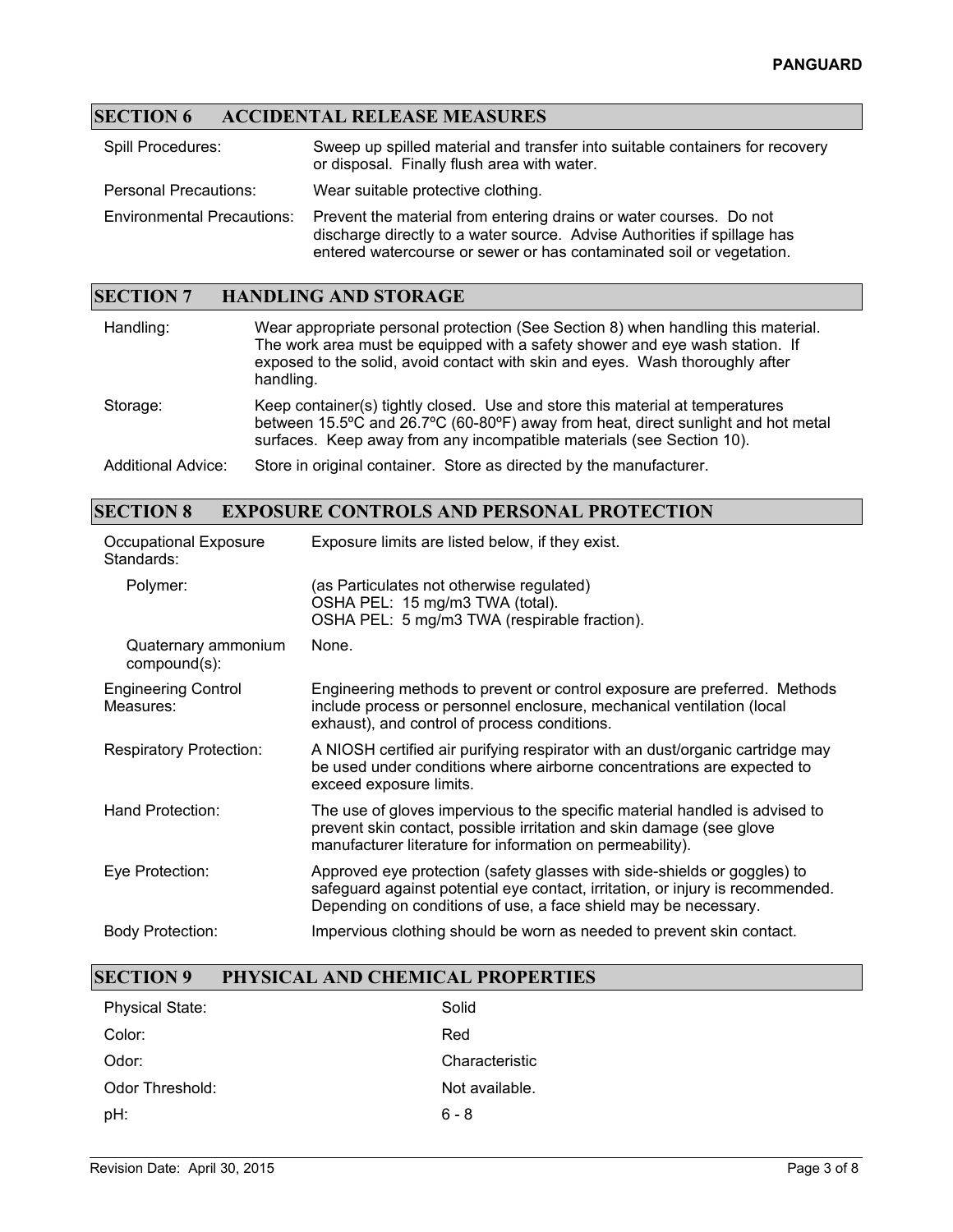## **SECTION 9 PHYSICAL AND CHEMICAL PROPERTIES**

| Melting Point/Range (°C/°F):                  | Not available.                          |
|-----------------------------------------------|-----------------------------------------|
| Boiling Point/Range (°C/°F):                  | Not available.                          |
| Flash Point (PMCC) (°C/°F):                   | Not flammable.                          |
| Evaporation Rate:                             | Not available.                          |
| Flammability / Explosivity Limits in Air (%): | Not available.                          |
| Vapor Pressure:                               | Not available.                          |
| Vapor Density (Air = 1):                      | Not available.                          |
| Relative Density:                             | $> 1.0$ (23.9°C)                        |
| Solubility in Water:                          | Partly soluble (> 45%)                  |
| <b>Partition Coefficient:</b>                 | Not available.                          |
| Autoignition Temperature (°C/°F):             | Not available.                          |
| Decomposition Temperature (°C/°F):            | Not available.                          |
| Viscosity:                                    | Not available.                          |
| <b>Explosive Properties:</b>                  | None.                                   |
| <b>Oxidizing Properties:</b>                  | None.                                   |
| Volatile Organic Content (VOC) (g/l):         | ca. 0 $g/l$ (as defined by 40CFR51.100) |

# **SECTION 10 STABILITY AND REACTIVITY**

| Reactivity:                                 | Product will not undergo additional reaction.                                                                                          |
|---------------------------------------------|----------------------------------------------------------------------------------------------------------------------------------------|
| Stability:                                  | Stable under normal storage conditions.                                                                                                |
| Hazardous Polymerization:                   | Will not occur.                                                                                                                        |
| Conditions to Avoid:                        | Contact with incompatible materials, excessive heat.                                                                                   |
| Incompatibilities:                          | Oxidizing agents, strong acids, strong bases.                                                                                          |
| <b>Hazardous Decomposition</b><br>Products: | Oxides of carbon, oxides of nitrogen, oxides of silicon, amines, metal<br>oxides, aromatic and aliphatic compounds, toxic by-products. |

### **SECTION 11 TOXICOLOGICAL INFORMATION**

*If available, toxicity data for the product is given; otherwise component data is listed.*

| <b>Acute Toxicity:</b>                | This product may be harmful, if swallowed.<br>(Polymer) No data.<br>(Quaternary ammonium compound(s)) Oral LD50 (rat) 400 mg/kg; Dermal<br>$LD50$ (rabbit) > 2000 mg/kg |
|---------------------------------------|-------------------------------------------------------------------------------------------------------------------------------------------------------------------------|
| Skin Corrosion / Irritation:          | The product may be irritating to the skin.<br>(Polymer) No data.<br>(Quaternary ammonium compound(s)) Corrosive to skin.                                                |
| Serious Eye Damage /<br>Irritation:   | The product may be severely irritating to the eyes.<br>(Polymer) No data.<br>(Quaternary ammonium compound(s)) Corrosive to eyes.                                       |
| Respiratory or Skin<br>Sensitization: | The product is not expected to be dermally sensitizing.<br>(Polymer) No data.<br>(Quaternary ammonium compound(s)) Not dermally sensitizing (guinea pig).               |
| Mutagenicity:                         | This product is not expected to be mutagenic.                                                                                                                           |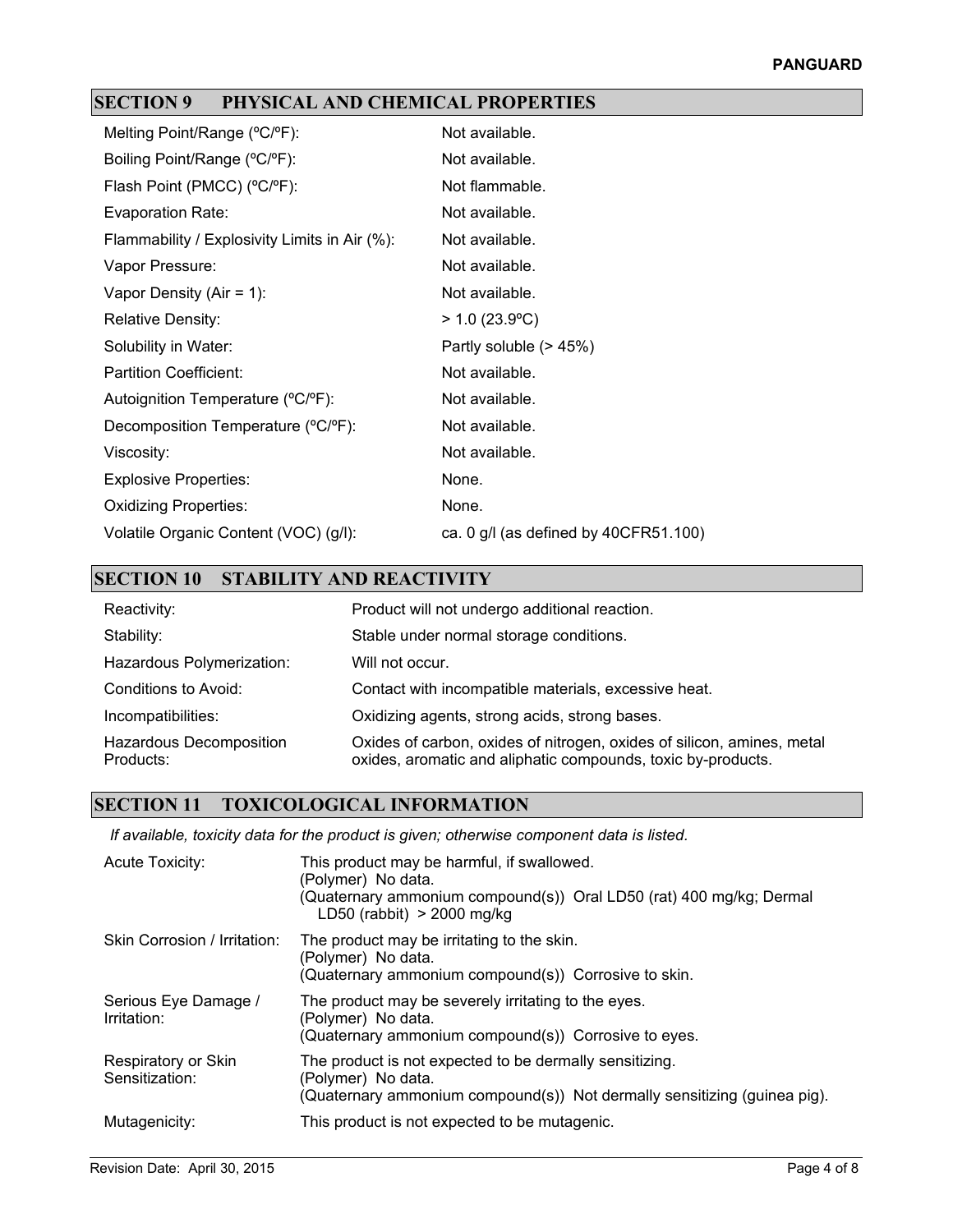# **SECTION 11 TOXICOLOGICAL INFORMATION**

|                                                                                                    | (Polymer) No data.<br>(Quaternary ammonium compound(s)) No data.                                                                |
|----------------------------------------------------------------------------------------------------|---------------------------------------------------------------------------------------------------------------------------------|
| Carcinogenicity:                                                                                   | This product is not expected to be carcinogenic.<br>(Polymer) No data.<br>(Quaternary ammonium compound(s)) No data.            |
| Reproductive /<br>Developmental Toxicity:                                                          | This product is not expected to be developmentally harmful.<br>(Polymer) No data.<br>(Quaternary ammonium compound(s)) No data. |
| Chronic/Subchronic<br>Toxicity: Specific Target<br>Organ/Systemic Toxicity -<br>Single Exposure:   | (Polymer) No data.<br>(Quaternary ammonium compound(s)) No data.                                                                |
| Chronic/Subchronic<br>Toxicity: Specific Target<br>Organ/Systemic Toxicity -<br>Repeated Exposure: | (Polymer) No data.<br>(Quaternary ammonium compound(s)) No data.                                                                |
| <b>Aspiration Hazard:</b>                                                                          | This product is not expected to be an aspiration hazard.                                                                        |
| Additional Information:                                                                            | None.                                                                                                                           |

### **SECTION 12 ECOLOGICAL INFORMATION**

*If available, ecological data for the product is given; otherwise component data is listed.*

| Acute Ecotoxicity:         | This product may be very toxic to aquatic species.<br>(Polymer) No data.<br>(Quaternary ammonium compound(s)) LC50 (fish) 0.86 ppm/96 hr; EC50<br>(Daphnia magna) 0.006 mg/l/48 hr; LC50 (algae) 0.063 mg/l/96 hr. |
|----------------------------|--------------------------------------------------------------------------------------------------------------------------------------------------------------------------------------------------------------------|
| Mobility:                  | (Polymer) No data.<br>(Quaternary ammonium compound(s)) No data.                                                                                                                                                   |
| Persistence/Degradability: | (Polymer) No data.<br>(Quaternary ammonium compound(s)) Readily biodegradable.                                                                                                                                     |
| Bioaccumulation:           | (Polymer) No data.<br>(Quaternary ammonium compound(s)) No data.                                                                                                                                                   |
| Other adverse effects:     | None.                                                                                                                                                                                                              |

### **SECTION 13 DISPOSAL CONSIDERATION**

| Environmental precautions: | Prevent the material from entering drains or water courses. Do not<br>discharge directly to a water source. Advise Authorities if spillage has<br>entered watercourse or sewer or has contaminated soil or vegetation.                                                                                                                                                                  |
|----------------------------|-----------------------------------------------------------------------------------------------------------------------------------------------------------------------------------------------------------------------------------------------------------------------------------------------------------------------------------------------------------------------------------------|
| Product Disposal:          | Dispose in accordance with all local, state (provincial), and federal<br>regulations. Under RCRA, it is the responsibility of the product's user to<br>determine at the time of disposal, whether the product meets RCRA criteria<br>for hazardous waste. This is because the product uses, transformations,<br>mixtures, processes, etc. may render the resulting materials hazardous. |
| <b>Container Disposal:</b> | Do not remove label until container is thoroughly cleaned. Empty<br>containers may contain hazardous residues. This material and its<br>container must be disposed of in a safe way.                                                                                                                                                                                                    |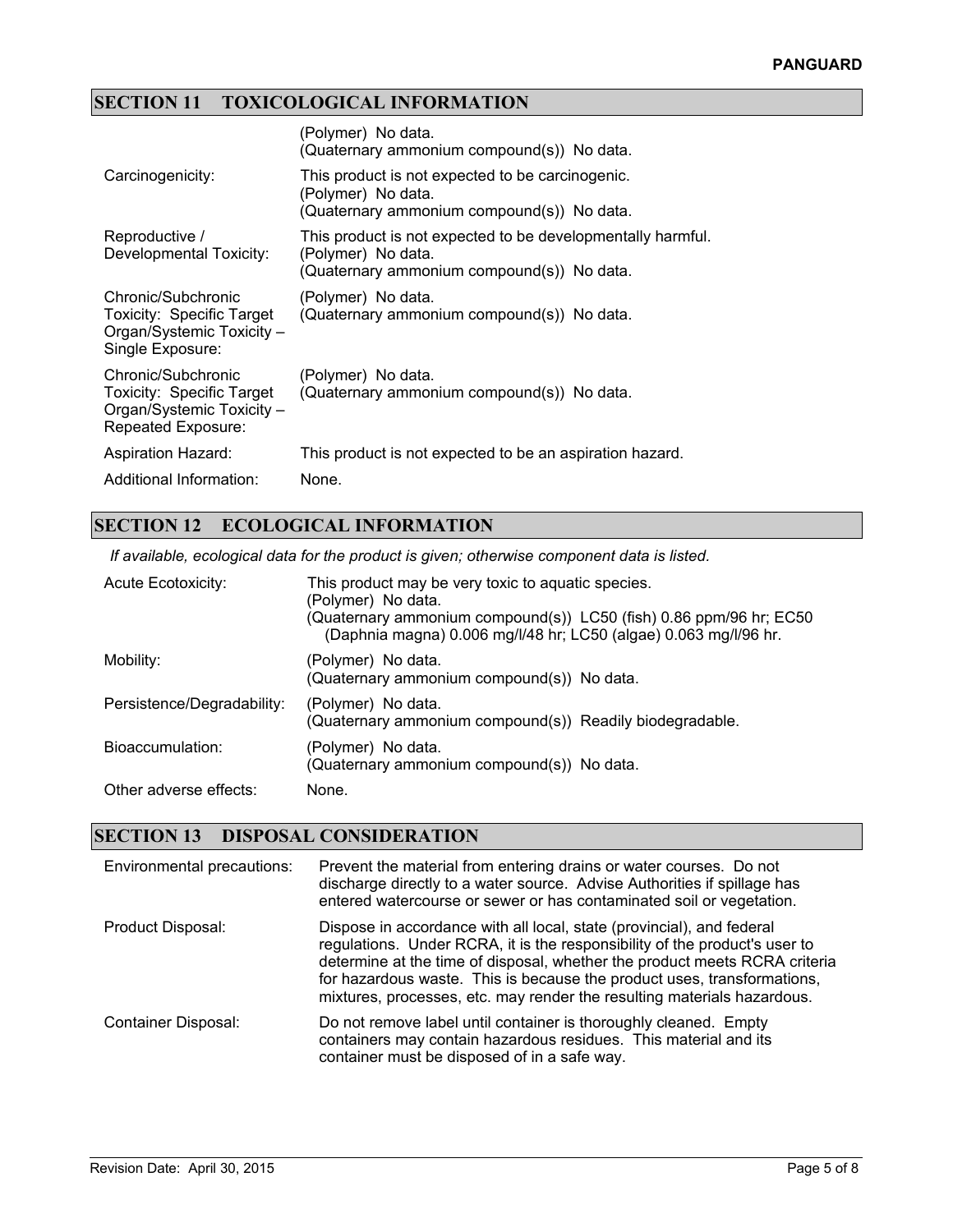## **SECTION 14 TRANSPORT INFORMATION**

| DOT Proper Shipping Name:   | Not regulated                                                                                                                                          |
|-----------------------------|--------------------------------------------------------------------------------------------------------------------------------------------------------|
| UN Number:                  | None.                                                                                                                                                  |
| UN Class:                   | None.                                                                                                                                                  |
| <b>UN Packaging Group:</b>  | None.                                                                                                                                                  |
| <b>Reportable Quantity:</b> | None.                                                                                                                                                  |
| Marine Pollutant:           | This product does not contain a listed marine pollutant; however, this<br>product will meet the criteria of a marine pollutant under the IMDG<br>Code. |

*Transportation classifications may vary by container volume and may be influenced by regional or country variations in regulations. Consult current IATA Regulations prior to shipping by air.*

## **SECTION 15 REGULATORY INFORMATION**

| <b>US Toxic Substance Control</b><br>Act:                                | All components of this product are in compliance with the inventory<br>listing requirements of the U.S. Toxic Substances Control Act (TSCA)<br>Chemical Substance Inventory.                                                                                                                            |  |  |
|--------------------------------------------------------------------------|---------------------------------------------------------------------------------------------------------------------------------------------------------------------------------------------------------------------------------------------------------------------------------------------------------|--|--|
| <b>Canadian Domestic Substance</b><br>List:                              | One or more component(s) of this product are not listed on the Canadian<br>Domestic List. Limited quantities may be permitted.                                                                                                                                                                          |  |  |
| EU Existing Inventory of<br><b>Chemical Substances:</b>                  | One or more component(s) of this product are not in compliance with the<br>inventory listing requirements of the E.U. Existing Inventory of Chemical<br>Substances (EINECS). One or more component(s) of this product have<br>not been pre-listed under REACh. Limited quantities may be permitted.     |  |  |
| TSCA Sec. 12(b) Export<br>Notification:                                  | This product does not contain a chemical at or above de minimis<br>concentrations which requires reporting.                                                                                                                                                                                             |  |  |
| <b>Canadian WHMIS</b>                                                    | D.2.B                                                                                                                                                                                                                                                                                                   |  |  |
| Classification:                                                          | This product has been classified in accordance with the hazard criteria of<br>the CPR and the SDS contains all of the information required by the<br>CPR.                                                                                                                                               |  |  |
| Massachusetts Right-To-Know:                                             | This product does not contain materials subject to disclosure under the<br>Massachusetts' Right-To-Know Law.                                                                                                                                                                                            |  |  |
| New Jersey Right-To-Know:                                                | This product does not contain materials subject to disclosure under the<br>New Jersey's Right-To-Know Law.                                                                                                                                                                                              |  |  |
| Pennsylvania Right-To-Know:                                              | This product does not contain materials subject to disclosure under the<br>Pennsylvania's Right-To-Know Law.                                                                                                                                                                                            |  |  |
| California Proposition 65:                                               | This product contains materials which the State of California has found<br>to cause cancer, birth defects or other reproductive harm:<br>- Dioxane, 1.4- $($ < 0.0006%)<br>- Acetaldehyde $(< 0.0006\%)$<br>- Ethylene oxide $(< 0.0006\%)$<br>- Methanol (< 0.0006%)<br>- Diethanolamine $(< 0.003\%)$ |  |  |
| <b>SARA TITLE III-Section</b><br>311/312 Categorization (40<br>CFR 370): | Immediate (acute) hazard                                                                                                                                                                                                                                                                                |  |  |
| SARA TITLE III-Section 313<br>(40 CFR 372):                              | This product does not contain materials which are listed in Section 313<br>at or above de minimis concentrations.                                                                                                                                                                                       |  |  |
| <b>CERCLA Hazardous</b><br>Substance (40 CFR 302)                        | This product does not contain materials subject to reporting under<br>CERCLA and Section 304 of EPCRA.                                                                                                                                                                                                  |  |  |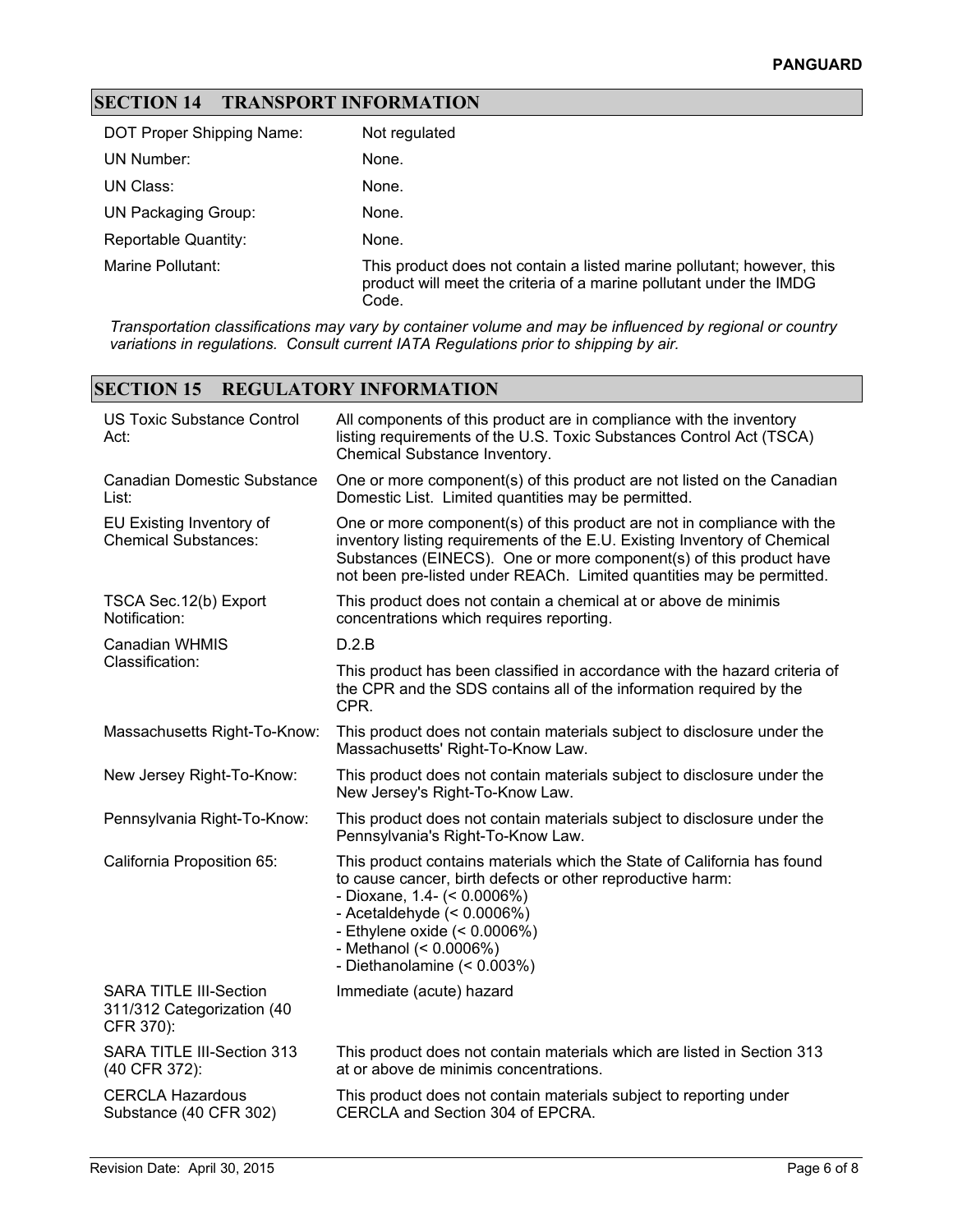# **SECTION 15 REGULATORY INFORMATION**

| Water Hazard Class (WGK):          | This product is severely water-endangering (WGK=3). |                                                           |  |  |
|------------------------------------|-----------------------------------------------------|-----------------------------------------------------------|--|--|
| <b>Other Chemical Inventories:</b> | Australia (AICS):                                   | One or more component(s) not listed.                      |  |  |
|                                    | China (IECSC):                                      | One or more component(s) not listed.                      |  |  |
|                                    | Japan (ENCS):                                       | One or more component(s) not listed.                      |  |  |
|                                    | Korea (KCI):                                        | One or more component(s) not listed.                      |  |  |
|                                    |                                                     | Philippines (PICCS): One or more component(s) not listed. |  |  |

# **SECTION 16 OTHER INFORMATION**

| NFPA Rating - HEALTH:        | 1                                                                                                                                                                                                                                                                                                                                                                                                                                                                                             |                                                                                                                                                                                                                                                                                                                                                                                                                                                                                                                                                                                                                                                                                                                                                                                              |  |  |
|------------------------------|-----------------------------------------------------------------------------------------------------------------------------------------------------------------------------------------------------------------------------------------------------------------------------------------------------------------------------------------------------------------------------------------------------------------------------------------------------------------------------------------------|----------------------------------------------------------------------------------------------------------------------------------------------------------------------------------------------------------------------------------------------------------------------------------------------------------------------------------------------------------------------------------------------------------------------------------------------------------------------------------------------------------------------------------------------------------------------------------------------------------------------------------------------------------------------------------------------------------------------------------------------------------------------------------------------|--|--|
| NFPA Rating - FIRE:          | 1                                                                                                                                                                                                                                                                                                                                                                                                                                                                                             |                                                                                                                                                                                                                                                                                                                                                                                                                                                                                                                                                                                                                                                                                                                                                                                              |  |  |
| NFPA Rating - REACTIVITY:    | 0                                                                                                                                                                                                                                                                                                                                                                                                                                                                                             |                                                                                                                                                                                                                                                                                                                                                                                                                                                                                                                                                                                                                                                                                                                                                                                              |  |  |
| NFPA Rating - SPECIAL:       | <b>NONE</b>                                                                                                                                                                                                                                                                                                                                                                                                                                                                                   |                                                                                                                                                                                                                                                                                                                                                                                                                                                                                                                                                                                                                                                                                                                                                                                              |  |  |
| SDS Date Issued:             | April 30, 2015                                                                                                                                                                                                                                                                                                                                                                                                                                                                                |                                                                                                                                                                                                                                                                                                                                                                                                                                                                                                                                                                                                                                                                                                                                                                                              |  |  |
| <b>SDS Current Version:</b>  | 1.0<br>Version Date:<br>April 30, 2015                                                                                                                                                                                                                                                                                                                                                                                                                                                        |                                                                                                                                                                                                                                                                                                                                                                                                                                                                                                                                                                                                                                                                                                                                                                                              |  |  |
| <b>SDS Revision History:</b> | v1.0 Initial version.                                                                                                                                                                                                                                                                                                                                                                                                                                                                         |                                                                                                                                                                                                                                                                                                                                                                                                                                                                                                                                                                                                                                                                                                                                                                                              |  |  |
| Abbreviations:               | GHS:<br>CAS#:                                                                                                                                                                                                                                                                                                                                                                                                                                                                                 | Globally Harmonized System of Classification and Labeling of<br>Chemicals<br><b>Chemical Abstract Services Number</b>                                                                                                                                                                                                                                                                                                                                                                                                                                                                                                                                                                                                                                                                        |  |  |
|                              | OSHA:<br>NFPA:<br>DOT:<br>RCRA:<br>TLV:<br>TWA:<br>PEL:<br>STEL:<br>WEEL:<br>AIHA:<br>NTP:<br>IARC:<br>R:<br>S:<br>LD50:<br>LC50:<br>EC50:<br><b>BCF</b><br>BOD:<br>Koc:<br>Tlm:                                                                                                                                                                                                                                                                                                              | ACGIH: American Conference of Governmental Industrial Hygienists<br>Occupational Safety and Health Administration<br>National Fire Protection Association<br>US Department of Transportation<br>US Resource Conservation and Recovery Act<br>Threshold Limit Value<br>Time-Weighted Average<br>Permissible Exposure Limit<br>Short Term Exposure Limit<br>Workplace Environmental Exposure Levels<br>American Industrial Hygiene Association<br>National Toxicology Program<br>International Agency for Research on Cancer<br><b>Risk</b><br>Safety<br>Lethal Dose 50%<br>Lethal Concentration 50%<br><b>Effective Concentration 50%</b><br><b>Bioconcentration Factor</b><br><b>Biological Oxygen Demand</b><br>Soil Organic Carbon Partition Coefficient.<br><b>Median Tolerance Limit</b> |  |  |
| Key References:              | United States National Library of Medicine's TOXNET<br>Patty's Toxicology, 5 <sup>th</sup> Edition<br>European Commission's Institute for Health and Consumer Protection<br>American Conference of Governmental Industrial Hygienists<br>International Agency for Research on Cancer<br>United States National Toxicology Program<br>United States Occupational Safety and Health Administration<br>United States Department of Transportation<br><b>Supplier Material Safety Data Sheets</b> |                                                                                                                                                                                                                                                                                                                                                                                                                                                                                                                                                                                                                                                                                                                                                                                              |  |  |
| Disclaimer:                  |                                                                                                                                                                                                                                                                                                                                                                                                                                                                                               | The data contained herein is based on information that the company<br>believes to be reliable, but no expressed or implied warranty is made<br>with regard to the accuracy of such data or its suitability for a given                                                                                                                                                                                                                                                                                                                                                                                                                                                                                                                                                                       |  |  |